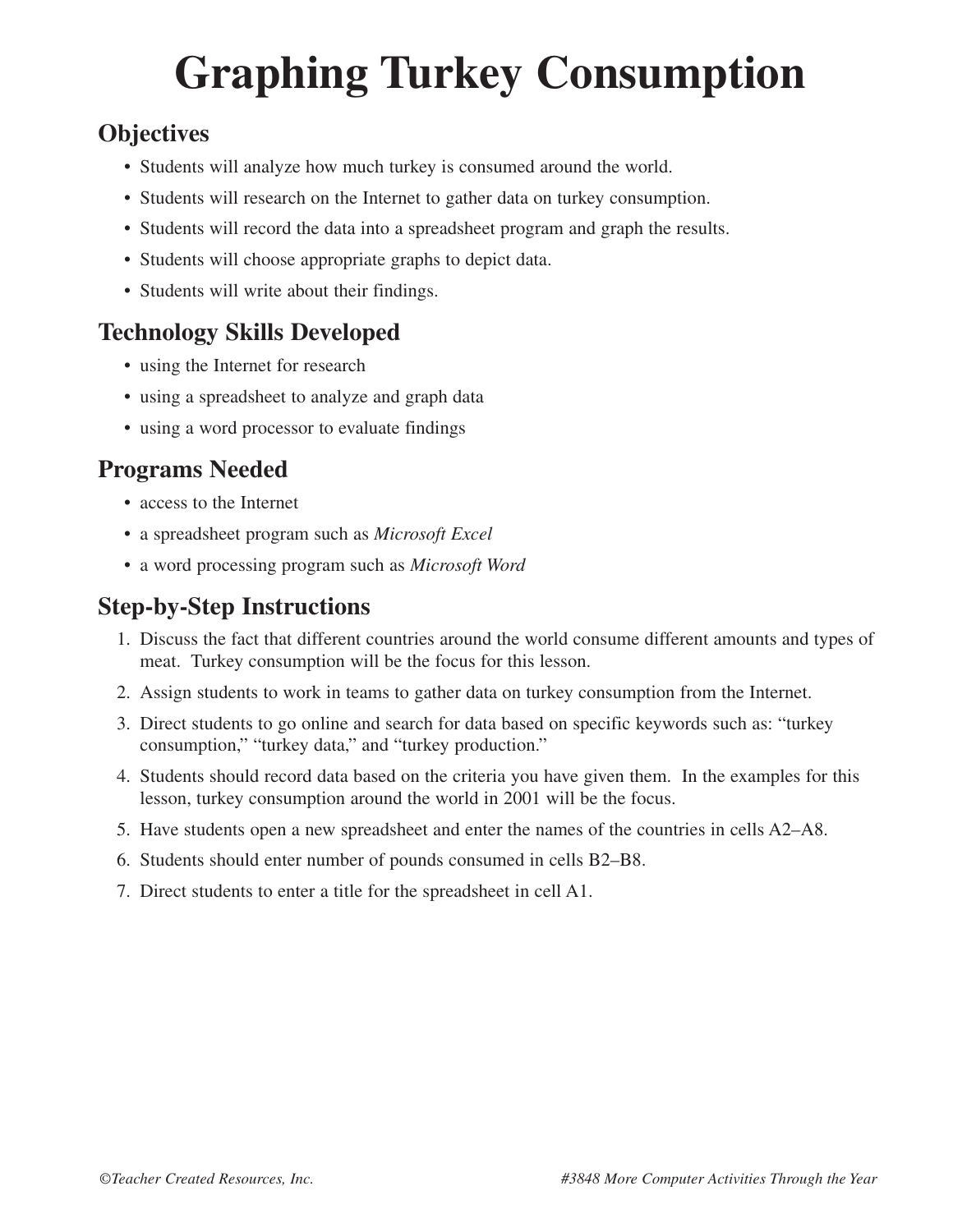- 8. If students move the cursor directly onto the vertical line between columns A and B, they will see the cursor turn into a crossbar. They should click and drag the cursor to make column A wider in order to hold the entire title.
- 9. Have students highlight the countries and number of pounds consumed data. Note that the first cell in a spreadsheet does not appear to be highlighted, which is normal.

| turkey          |                                                         |      |  |  |  |  |  |
|-----------------|---------------------------------------------------------|------|--|--|--|--|--|
|                 | Α                                                       | B    |  |  |  |  |  |
|                 | 2001 Highest Per Capita consumption of turkey in pounds |      |  |  |  |  |  |
| $\overline{2}$  | <b>Israel</b>                                           | 28.8 |  |  |  |  |  |
| 3               | <b>United States</b>                                    | 17.5 |  |  |  |  |  |
| 4               | France                                                  | 14.5 |  |  |  |  |  |
| 5               | Italy                                                   | 12.3 |  |  |  |  |  |
| $6\phantom{1}$  | Germany                                                 | 11   |  |  |  |  |  |
| 7               | <b>United Kingdom</b>                                   | 9.3  |  |  |  |  |  |
| 8               | Canada                                                  | 9.3  |  |  |  |  |  |
| 9               |                                                         |      |  |  |  |  |  |
| 10 <sup>1</sup> |                                                         |      |  |  |  |  |  |

10. Direct students to click in the chart wizard on the toolbar and follow the steps provided. At this part of the lesson, it would be helpful to discuss the various types of graphs and the pros and cons of each type.



*#3848 More Computer Activities Through the Year ©Teacher Created Resources, Inc.*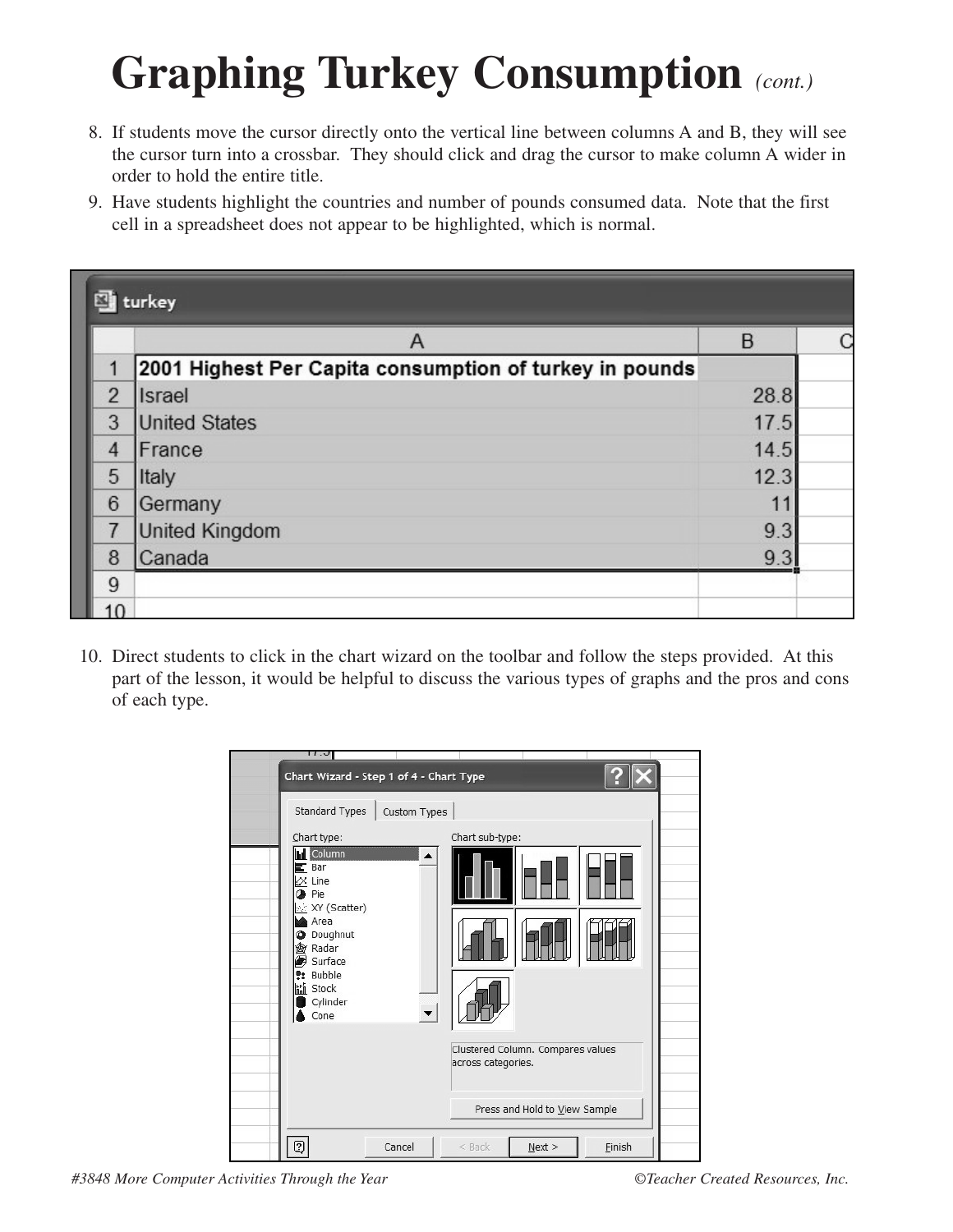- 11. Once the students have selected the types of graphs they would like to use, they will be prompted to add titles for their graphs and labels for the X and Y axis. Be sure students are familiar with these terms, so that the graphs are labeled correctly.
- 12. Once the graphs are complete, students will need to decide if the graph is to be placed on the same sheet as the spreadsheet or on a different page.
- 13. For an additional challenge, students can add clip art to each bar or piece of the pie to better represent each country. To do this, they go to the **Insert** menu and select **Picture**, then **Clip Art.**

|                                           | Insert Format Tools Data Window |   |                                   |          |                         |                    |  | Help                                                                                   |  |
|-------------------------------------------|---------------------------------|---|-----------------------------------|----------|-------------------------|--------------------|--|----------------------------------------------------------------------------------------|--|
| Cells<br>Rows                             |                                 |   |                                   |          |                         |                    |  | $\Sigma$ , $f_x$ $\frac{A}{A}$ $\frac{Z}{A}$ $\frac{B}{B}$ $\frac{B}{B}$ $\frac{B}{B}$ |  |
| Columns<br>Worksheet<br>Chart             |                                 |   | R                                 |          | C                       |                    |  | D                                                                                      |  |
| List                                      |                                 |   |                                   |          |                         |                    |  |                                                                                        |  |
| Page Break<br>Function<br>Name<br>Comment |                                 |   |                                   |          |                         |                    |  |                                                                                        |  |
| Picture                                   |                                 | D |                                   | Clip Art |                         |                    |  |                                                                                        |  |
| Movie<br>Object                           | Hyperlink <b></b> *K            |   |                                   |          | From File<br>AutoShapes | Organization Chart |  |                                                                                        |  |
| 20<br>21<br>22<br>23                      |                                 |   | WordArt<br>From Scanner or Camera |          |                         |                    |  |                                                                                        |  |

- 14. Once students have completed their graphs, they should study them, reflect with their partners or team, and make draw some conclusions as to why more turkey is consumed in some parts of the world in comparison to others.
- 15. Students can word process their conclusions and share them with the class.

#### **Extension Ideas**

• This lesson could be done in a variety of ways. If focusing on turkey, students could research the number of turkeys produced each year within the United States or the world. Students could look at turkey production as compared to other meats such as beef, pork or lamb. Students could research vegetarians vs. meat eaters in the US as compared to around the world.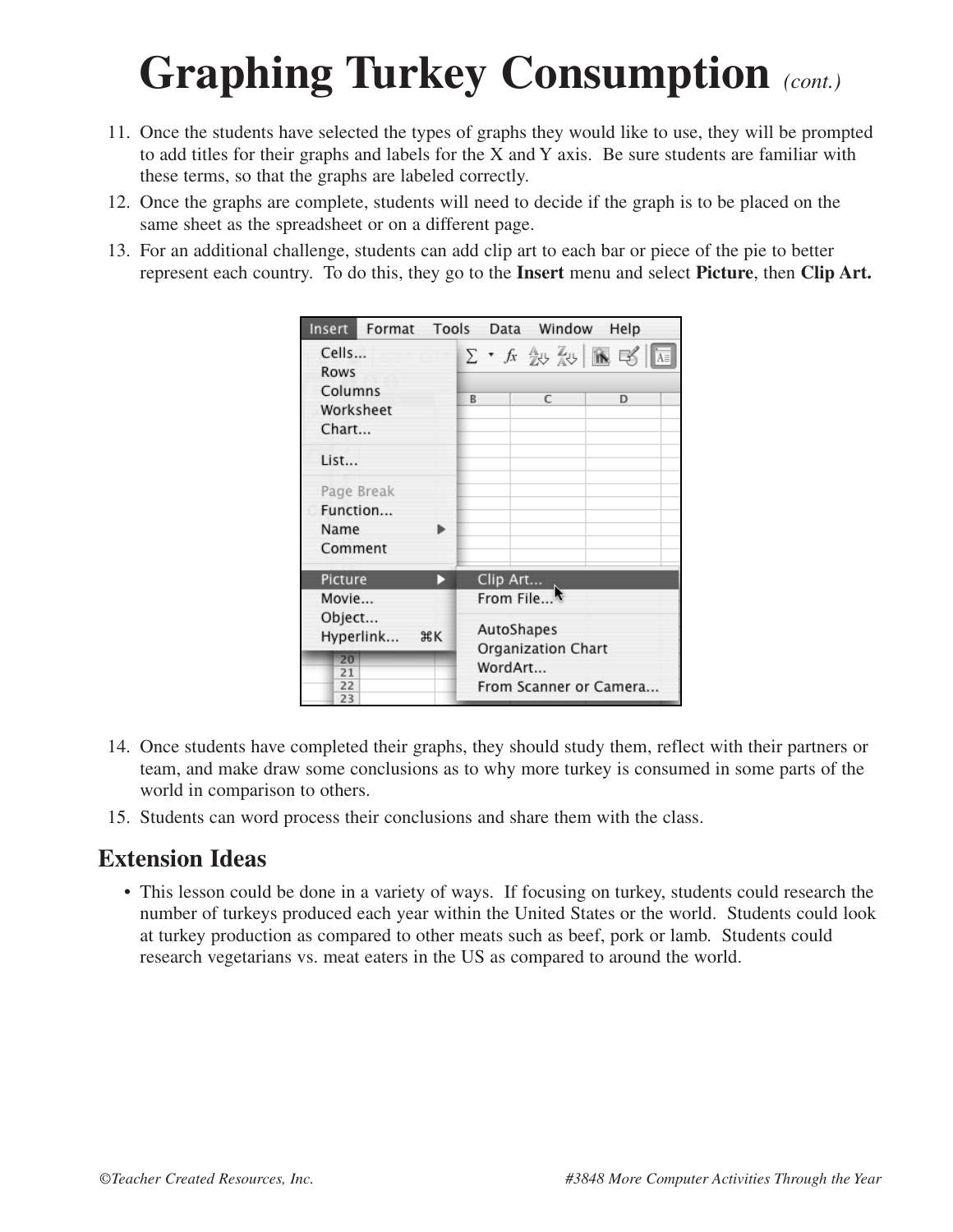**Sample Turkey Consumption in 2001 Graphs**

| $\Diamond$     |                                                         | в    |  |
|----------------|---------------------------------------------------------|------|--|
| 1              | 2001 Highest Per Capita consumption of turkey in pounds |      |  |
| $\overline{2}$ | Israel                                                  | 28.8 |  |
| 3              | United States                                           | 17.5 |  |
| 4              | France                                                  | 14.5 |  |
| 5              | ltaly                                                   | 12.3 |  |
| 6              | Germany                                                 | 11   |  |
|                | United Kingdom                                          | 9.3  |  |
| 8              | Canada                                                  | 9.3  |  |
| 9              |                                                         |      |  |
| 10             |                                                         |      |  |